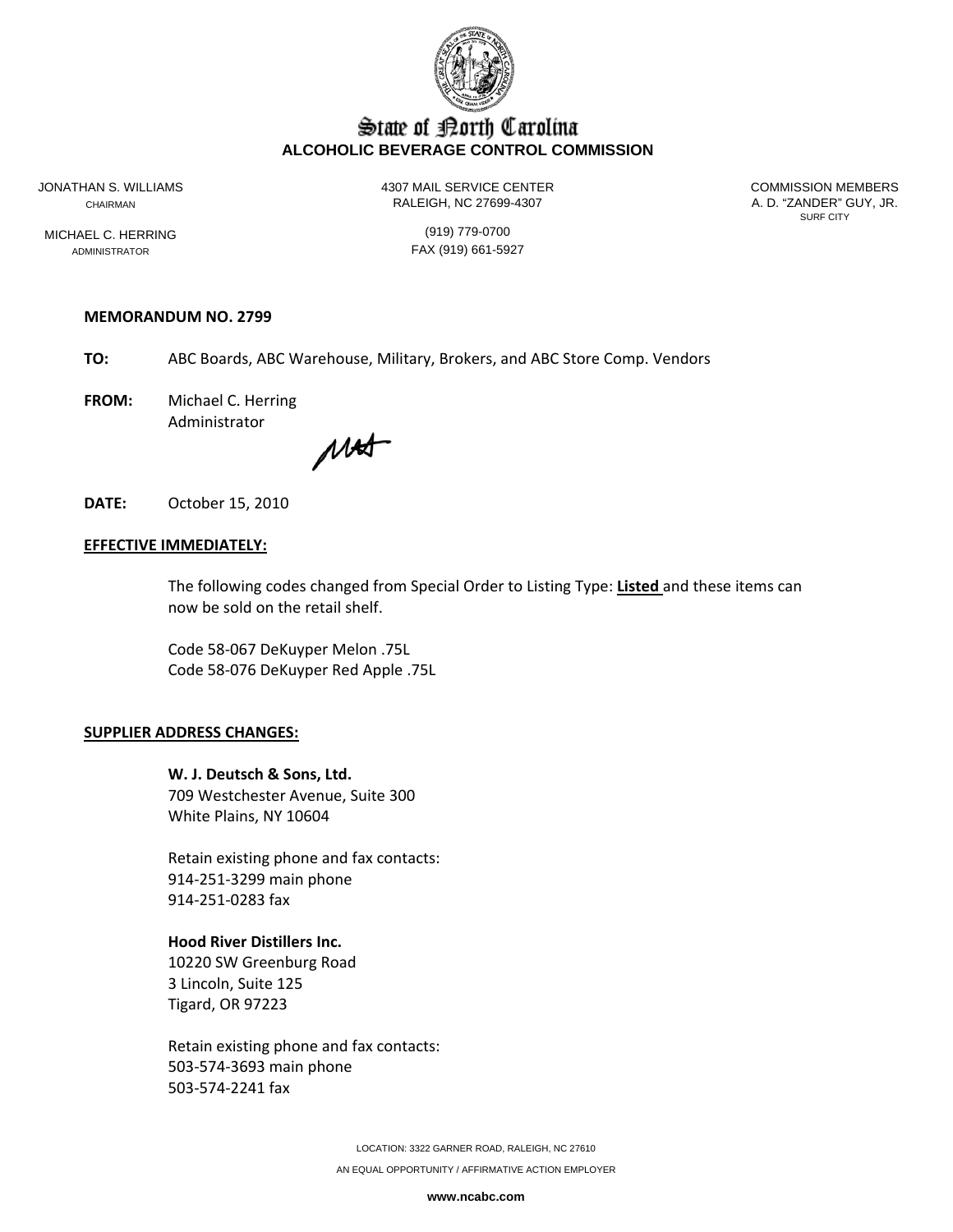### **MEMORANDUM NO. 2799**

October 15, 2010 Page 2

#### **SUPPLIER ADDRESS CHANGES continued:**

**Sazerac and Sazerac NA** 10401 Linn Station Road, Suite 300 Louisville, KY 40223 If you have questions or concerns contact Vicky Jacob 504‐830‐5750

**Bendistillery, Inc.** 19330 Pinehurst Road Bend, OR 97701 541‐318‐0200 phone 541‐318‐1886 fax [www.bendistillery.com](http://www.bendistillery.com/)

### **Reminder:**

**Prohibition Beverage Remit Address:** PO Box 975625 Dallas, TX 75397‐5625

## **Prohibition Beverage**

**Mailing Address:** 3200 Southwest Freeway Suite 3120 Houston, TX 77027

#### **EFFECTIVE NOVEMBER 1, 2010:**

**Address Change:**

**NC ABC Commission** 400 East Tryon Road Raleigh, NC 27610

**NC ABC Warehouse (LB&B)** 404 East Tryon Road Raleigh, NC 27610

### **NOTE – ABC OFFICE CLOSING:**

**The NC ABC Commission offices will be closed Thursday, November 11th in observance of Veteran's Day.**